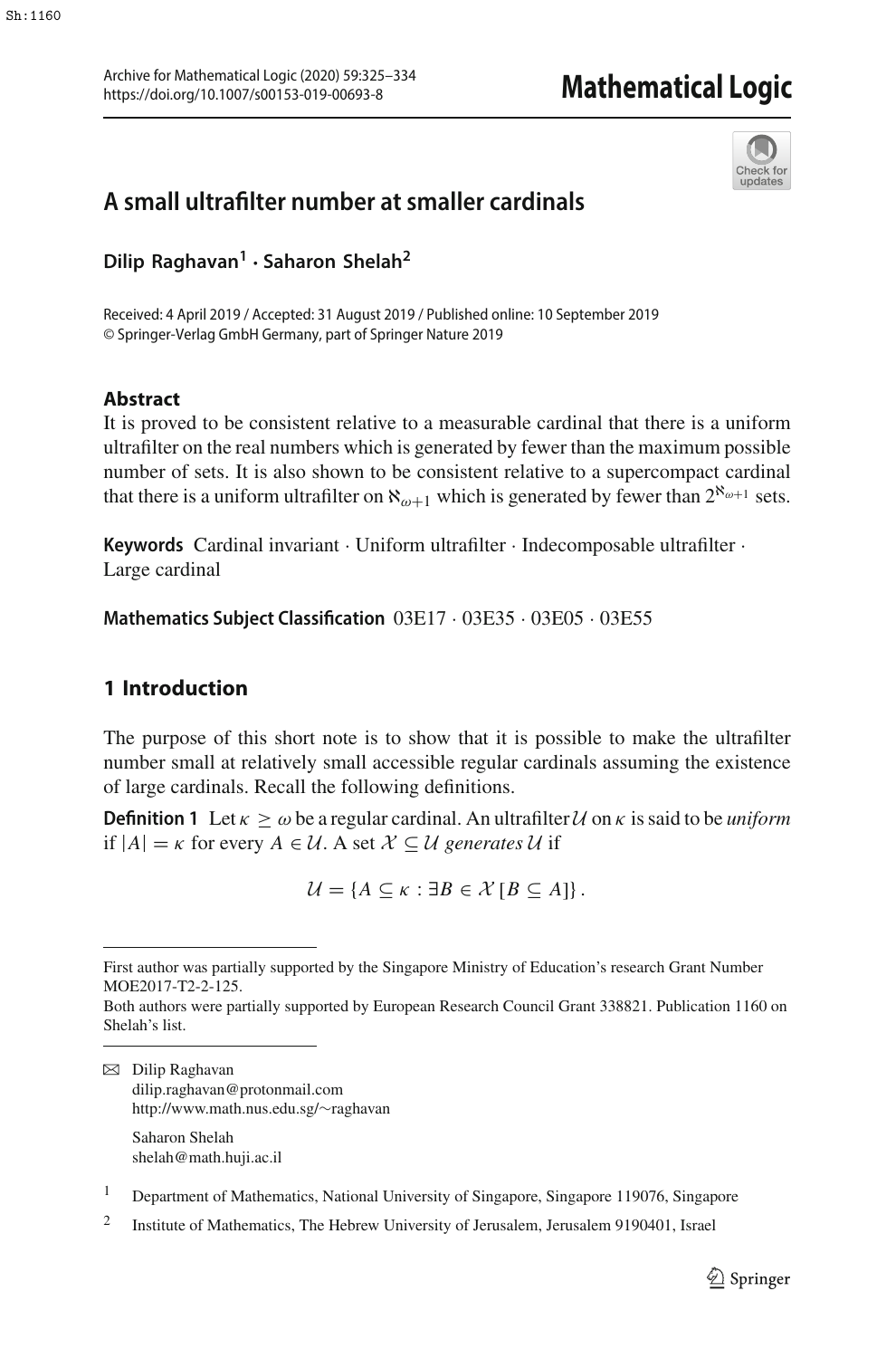The cardinal  $\mathfrak{u}(\kappa)$  is defined to be smallest size of a family that generates a uniform ultrafilter on  $\kappa$ . More formally,

 $u(\kappa) = \min \{ |\mathcal{X}| : \mathcal{X} \}$  generates some uniform ultrafilter on  $\kappa \}$ .

Much is known about  $u(\omega)$ . The consistency of  $u(\omega) = \aleph_1 < 2^{\aleph_0}$  seems to have been first noted by Kunen in the early 1970s (see Exercise (A10) of Chapter VIII in [\[5](#page-9-0)]). To obtain Kunen's model, one starts with  $\aleph_1 < 2^{\aleph_0}$  and then adjoins an ultrafilter witnessing  $\mathfrak{u}(\omega) = \aleph_1$  by a finite support iteration of c.c.c. forcings of length  $\omega_1$ . Baumgartner and Laver (see [\[2\]](#page-9-1)) noticed later that both countable support iterations and countable support products of Sacks forcing preserve P-points, and hence they showed that  $u(\omega) = \aleph_1 < \aleph_2 = 2^{\aleph_0}$  holds in both the iterated and side-by-side Sacks models. The Miller model (see [\[6](#page-9-2)] and [\[1](#page-8-0)]) provides an example of a model where  $\mu(\omega) = \aleph_1 < \aleph_2 = \mathfrak{d}(\omega)$  holds. Much later, Shelah proved the consistency of  $u(\omega) < \mathfrak{a}(\omega)$  assuming the consistency of a measurable cardinal in [\[9](#page-9-3)].

The situation above  $\omega$  is much less clear. Kunen asked in the seventies whether  $u(\aleph_1) < 2^{\aleph_1}$  or even whether  $\mathfrak{r}(\aleph_1) < 2^{\aleph_1}$  is consistent. Kunen's questions remain completely open. If  $\kappa \geq \beth_\omega$  is regular, then  $\mathfrak{d}(\kappa) \leq \mathfrak{r}(\kappa)$  (see [\[8\]](#page-9-4)), and therefore  $\mathfrak{d}(\kappa) \leq \mathfrak{r}(\kappa) \leq \mathfrak{u}(\kappa)$ . Hence there can be no perfect analogue of the Miller model at sufficiently large regular cardinals. It remains an open problem whether  $\mathfrak{d}(\kappa) \leq \mathfrak{r}(\kappa)$  is provable for uncountable regular cardinals  $\kappa$  less than  $\mathfrak{Q}_{\omega}$ . For regular  $\kappa > \omega$ , the consistency of  $u(\kappa) < 2^{\kappa}$  was only known for supercompact  $\kappa$  until now. An unpublished result of Carlson from the eighties showed that if  $\kappa$  is a Laver indestructible supercompact cardinal, then there is a forcing extension in which  $\kappa$  remains supercompact and  $\mu(\kappa) = \kappa^+ < 2^{\kappa}$ . Carlson's model is obtained in a manner analogous to how Kunen's model for  $u(\omega) = \aleph_1 < 2^{\aleph_0}$  is obtained.

In this note, we produce models where  $u(\kappa) < 2^{\kappa}$  for accessible values of  $\kappa$ . More precisely, assuming a measurable cardinal in the ground model, we produce a model where  $2^{\aleph_0}$  is regular and  $u(2^{\aleph_0}) < 2^{2^{\aleph_0}}$ , and assuming a supercompact cardinal in the ground model we produce a model where  $\mu(\aleph_{\omega+1}) < 2^{\aleph_{\omega+1}}$ . We do not know if any large cardinals are necessary to produced models satisfying these statements. Our models are unlikely to be optimal in several other ways. For instance in all of our models,  $2^k$  is much larger than  $\kappa^+$ . At present, we do not know how to produce models of  $\mu(\kappa) < 2^{\kappa}$  for accessible values of  $\kappa$  where the gap between  $\kappa^+$  and  $2^{\kappa}$  is small. See Sect. [5](#page-8-1) for further discussion of open problems.

Most of the ideas needed to prove our theorems come from a paper of Shelah and Thomas [\[10\]](#page-9-5) in which several statements about subgroups of the symmetric group on  $\kappa$  were shown to be consistent relative to large cardinals. In fact we show that  $u(\aleph_{\omega+1})$  <  $2^{\aleph_{\omega+1}}$  holds in the model constructed in Section 4 of [\[10](#page-9-5)]. A crucial ingredient used in the proofs in our paper and in the paper of Shelah and Thomas [\[10\]](#page-9-5) is the notion of an indecomposable filter. In particular we will use a theorem of Ben-David and Magidor [\[3](#page-9-6)] saying that indecomposable filters may exist on  $\aleph_{\omega+1}$ .

While we will only consider  $u(\kappa)$  for regular  $\kappa$  in this note, several other works such as Garti and Shelah [\[4](#page-9-7)] have dealt with the ultrafilter number at singular cardinals.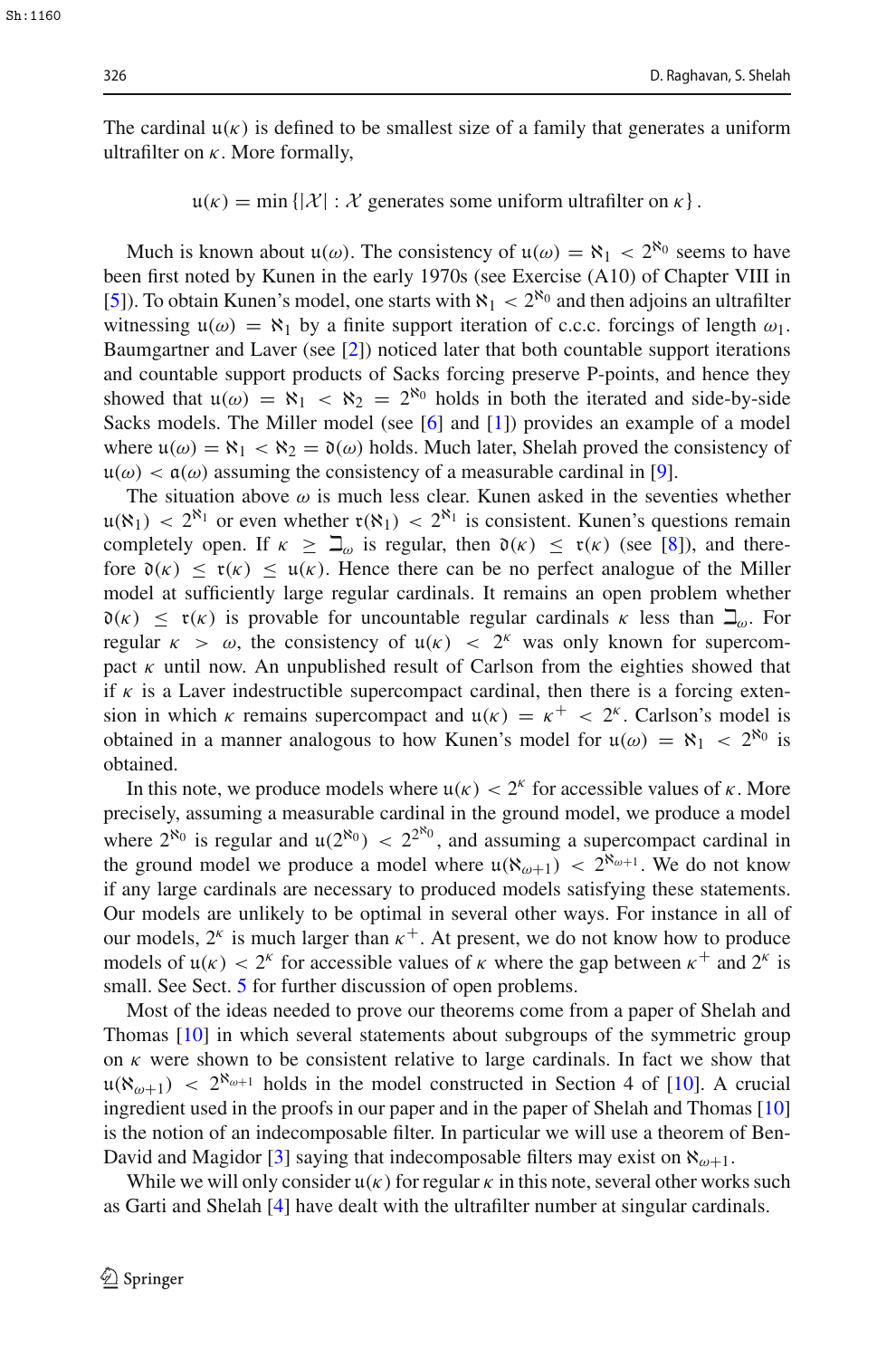# **2 A general result**

In this section we will present a general theorem saying that if  $\mu$  is a singular strong limit cardinal, if  $\lambda$  and  $\kappa$  are specifically chosen cardinals below  $\mu$ , and if  $\mathbb P$  is any forcing notion that satisfies a combinatorial condition relative to  $\lambda$ ,  $\kappa$ , and  $\mu$ , then  $\mathbb P$ forces that  $u(\kappa) \leq \mu$ . We will apply this general result in Sects. [3](#page-5-0) and [4](#page-7-0) to obtain consistency results.

<span id="page-2-0"></span>**Definition 2** Let  $\langle \mathbb{P}, \leq_{\mathbb{P}}, \mathbb{1}_{\mathbb{P}} \rangle$  and  $\langle \mathbb{Q}, \leq_{\mathbb{Q}}, \mathbb{1}_{\mathbb{Q}} \rangle$  be notions of forcing. We will write  $\langle \mathbb{P}, \leq_{\mathbb{P}}, 1_{\mathbb{P}} \rangle \subseteq_{c} \langle \mathbb{Q}, \leq_{\mathbb{Q}}, 1_{\mathbb{Q}} \rangle$  if the following conditions are satisfied:

- (1)  $1_{\mathbb{P}} = 1_{\mathbb{O}};$
- $(2)$   $\mathbb{P} \subseteq \mathbb{Q}$ ;
- $(3) \leq_{\mathbb{P}} = \leq_{\mathbb{Q}} \cap (\mathbb{P} \times \mathbb{P});$
- (4) for any  $p, p' \in \mathbb{P}, p \perp_{\mathbb{P}} p' \iff p \perp_{\mathbb{Q}} p'$ ;
- (5) if  $A \subseteq \mathbb{P}$  is any maximal antichain in  $\langle \mathbb{P}, \leq_{\mathbb{P}}, \mathbb{1}_{\mathbb{P}}\rangle$ , then *A* remains a maximal antichain in  $\langle \mathbb{Q}, \leq_{\mathbb{Q}}, \mathbb{1}_{\mathbb{Q}} \rangle$ .

The relation  $\langle \mathbb{P}, \leq_{\mathbb{P}}, \mathbb{1}_{\mathbb{P}}\rangle \subseteq_{c} \langle \mathbb{Q}, \leq_{\mathbb{Q}}, \mathbb{1}_{\mathbb{Q}}\rangle$  is usually expressed by saying that  $\langle \mathbb{P}, \leq_{\mathbb{P}}, 1_{\mathbb{P}} \rangle$  is a *complete suborder of*  $\langle \mathbb{Q}, \leq_{\mathbb{Q}}, 1_{\mathbb{Q}} \rangle$ . We also usually abuse notation and simply write  $\mathbb{P} \subseteq_{\mathbb{C}} \mathbb{Q}$  or say that  $\mathbb{P}$  is a complete suborder of  $\mathbb{Q}$ .

It is clear that  $\subseteq_c$  is a transitive relation. The following simple fact will be useful.

**Lemma 3** *Let*  $\langle \mathbb{P}, \leq_{\mathbb{P}}, \mathbb{1}_{\mathbb{P}} \rangle$ ,  $\langle \mathbb{Q}, \leq_{\mathbb{Q}}, \mathbb{1}_{\mathbb{Q}} \rangle$ , and  $\langle \mathbb{R}, \leq_{\mathbb{R}}, \mathbb{1}_{\mathbb{R}} \rangle$  *be any forcing notions. If*  $\mathbb{P} \subseteq_{\mathrm{c}} \mathbb{Q}$ *, then*  $\mathbb{P} \times \mathbb{R} \subseteq_{\mathrm{c}} \mathbb{Q} \times \mathbb{R}$ *.* 

*Proof* Points (1)–(4) of Definition [2](#page-2-0) are clear. For (5), consider any  $\langle q, r \rangle \in \mathbb{Q} \times \mathbb{R}$ . Since  $\mathbb{P} \subseteq_{\mathbb{C}} \mathbb{Q}$ , there exists  $p \in \mathbb{P}$  with the property that  $\forall p' \leq_{\mathbb{P}} p[p' \not\perp_{\mathbb{Q}} q]$ . Now  $\langle p, r \rangle \in \mathbb{P} \times \mathbb{R}$ . Moreover if  $\langle p', r' \rangle$  is any condition such that  $\langle p', r' \rangle \leq_{\mathbb{P} \times \mathbb{R}} \langle p, r \rangle$ , then  $\langle p', r' \rangle \nperp_{\mathbb{Q} \times \mathbb{R}} \langle q, r \rangle$ . This implies (5).

Prikry [\[7](#page-9-8)] carried out the first detailed investigation of indecomposable filters, crediting Keisler with the definition of the notion in his paper. Ben-David and Magidor [\[3](#page-9-6)] showed that it is consistent relative to a supercompact cardinal that uniform  $\aleph_n$ -indecomposable ultrafilters can exist on  $\aleph_{\omega+1}$  for  $0 < n < \omega$ . This is the key combinatorial notion needed for our proofs.

**Definition 4** Let  $\kappa$  and  $\lambda$  be infinite cardinals. A filter  $\mathcal F$  on  $\lambda$  is said to be  $\kappa$ *indecomposable* if whenever  $\langle Y_\xi : \xi \langle \kappa \rangle$  is a partition of  $\lambda$  (i.e.  $\lambda = \bigcup_{\xi \langle \kappa]} Y_\xi$ and  $\forall \zeta < \xi < \kappa$  [ $Y_{\zeta} \cap Y_{\xi} = 0$ ]), then there exists  $T \subseteq \kappa$  such that  $|T| < \kappa$  and  $\bigcup_{\xi \in T} Y_{\xi} \in \mathcal{F}.$ 

<span id="page-2-1"></span>We next introduce a technical combinatorial condition on a forcing notion  $\mathbb P$  involving several other parameters. In Sect. [3](#page-5-0) it will be proved that forcing notions of the form  $Fn(I, J, \lambda)$  and products of forcing notions of this form satisfy this combinatorial condition for a suitable choice of the other parameters. In this section, we will prove that if  $\mathbb P$  satisfies the combinatorial condition for some choice of the other parameters, then  $\mathbb P$  forces that the ultrafilter number at one of these parameters is bounded by another parameter.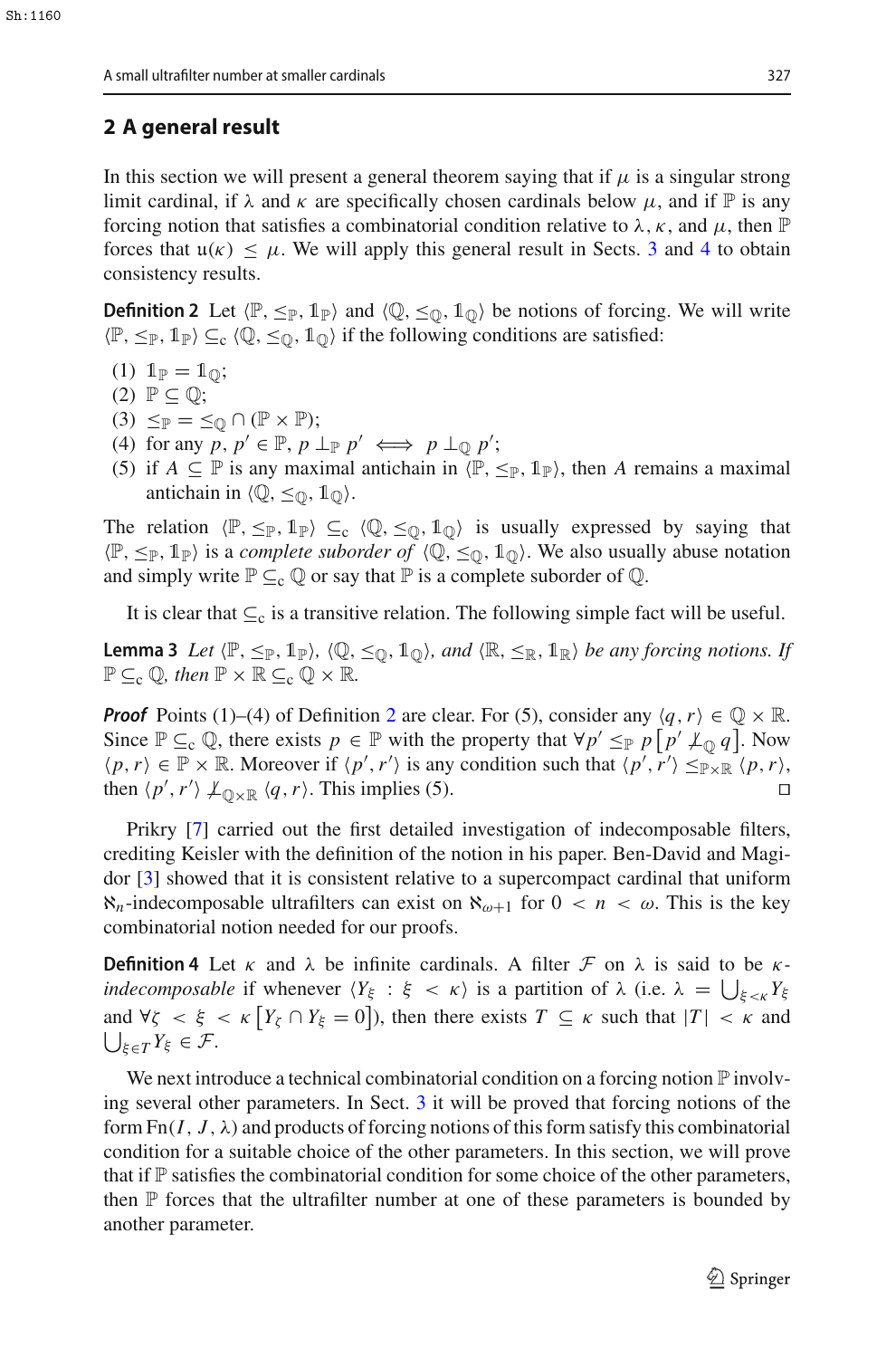**Definition 5** Let  $\langle \mathbb{P}, \leq_{\mathbb{P}}, \mathbb{1}_{\mathbb{P}} \rangle$  be a forcing notion. We say that  $\langle \mathbb{P}, \leq_{\mathbb{P}}, \mathbb{1}_{\mathbb{P}} \rangle$  has a ( $\lambda$ ,  $\kappa$ ,  $\mu$ ,  $\mathcal{D}$ )*-filtration* if there exists a sequence  $\langle \mathbb{P}_{\alpha} : \alpha < \mu \rangle$  satisfying the following:

- (1)  $\lambda$ ,  $\kappa$ , and  $\mu$  are infinite cardinals satisfying  $\lambda <$  cf( $\mu$ )  $\lt \kappa < \mu$ ;
- (2)  $\mu$  is a strong limit cardinal and  $\lambda^{<\lambda} = \lambda$ ;
- (3) *D* is a uniform cf( $\mu$ )-indecomposable filter on  $\kappa$ ;
- (4)  $\mathbb{P}$  is  $\lambda^{+}$ -c.c. and  $\forall p \in \mathbb{P}$   $\exists \alpha < \mu \ [p \in \mathbb{P}_{\alpha}$ ];
- (5) for each  $\alpha < \mu$ ,  $\mathbb{P}_{\alpha} \subseteq_{c} \mathbb{P}$ , and  $\forall \xi < \alpha \left[ \mathbb{P}_{\xi} \subseteq \mathbb{P}_{\alpha} \right]$ ;
- (6) for each  $\alpha < \mu$ ,  $|\mathbb{P}_{\alpha}| < \mu$ .

Observe that there is no connection between  $\mathbb P$  and the filter  $\mathcal D$ . In other words, we only need the existence of some uniform cf( $\mu$ )-indecomposable filter on  $\kappa$ . Conditions (4)–(6) simply say that  $\mathbb P$  is a  $\lambda^+$ -c.c. poset which can be written as an increasing union of small complete subposets. Actually the condition that  $\mathbb{P}_{\alpha}$  is a complete sub order of P for each  $\alpha < \mu$  is not necessary for the proof of our main results. It is sufficient if each  $\mathbb{P}_{\alpha}$  is any sub order of  $\mathbb{P}$ . However Condition (5) is automatically satisfied in all of our applications. Hence we have not sought to weaken it.

**Lemma 6** *Let*  $\langle \mathbb{P}, \leq_{\mathbb{P}}, \mathbb{1}_{\mathbb{P}} \rangle$  *and*  $\langle \mathbb{R}, \leq_{\mathbb{R}}, \mathbb{1}_{\mathbb{R}} \rangle$  *be forcing notions. Assume that*  $\lambda, \kappa, \mu$ *, and D* are so that  $\langle \mathbb{P}, \leq_{\mathbb{P}}, \mathbb{1}_{\mathbb{P}} \rangle$  has a  $(\lambda, \kappa, \mu, \mathcal{D})$ *-filtration. If*  $|\mathbb{R}| < \mu$  and

<span id="page-3-1"></span><span id="page-3-0"></span>
$$
\Vdash_{\mathbb{P}} \text{`` } \check{\mathbb{R}} \text{ is } \check{\lambda}^+ \text{-} c.c. \text{''},
$$

*then*  $\mathbb{P} \times \mathbb{R}$  *also has a*  $(\lambda, \kappa, \mu, \mathcal{D})$ *-filtration.* 

*Proof* Fix  $\langle \mathbb{P}_{\alpha} : \alpha \langle \mu \rangle$  witnessing that  $\langle \mathbb{P}, \leq_{\mathbb{P}}, \mathbb{1}_{\mathbb{P}} \rangle$  has a  $(\lambda, \kappa, \mu, \mathcal{D})$ -filtration. For each  $\alpha < \mu$ , let  $\mathbb{Q}_\alpha = \mathbb{P}_\alpha \times \mathbb{R}$ . We check that  $\langle \mathbb{Q}_\alpha : \alpha < \mu \rangle$  is a witness that  $\mathbb{P} \times \mathbb{R}$ has a  $(\lambda, \kappa, \mu, \mathcal{D})$ -filtration. Indeed clauses (1)–(3) of Definition [5](#page-2-1) only depend on  $\lambda$ ,  $\kappa$ ,  $\mu$ , and  $\mathcal{D}$ , which satisfy these clauses by hypothesis. Also, by hypothesis  $\mathbb P$  is  $\lambda^+$ -c.c. and  $\Vdash_{\mathbb{P}} \check{\mathbb{R}}$  is  $\check{\lambda}^+$ -c.c.". It is a standard fact (e.g. Lemma 5.7 of [\[5](#page-9-0)]) that this implies that  $\mathbb{P} \times \mathbb{R}$  is  $\lambda^+$ -c.c. Also if  $\langle p, r \rangle \in \mathbb{P} \times \mathbb{R}$ , then there is  $\alpha < \mu$  with  $p \in \mathbb{P}_{\alpha}$ , whence  $\langle p, r \rangle \in \mathbb{P}_{\alpha} \times \mathbb{R} = \mathbb{Q}_{\alpha}$ . This verifies (4) of Definition [5.](#page-2-1) Next for each  $\alpha < \mu$ , since  $\mathbb{P}_{\alpha} \subseteq_{\mathbb{C}} \mathbb{P}, \mathbb{Q}_{\alpha} = \mathbb{P}_{\alpha} \times \mathbb{R} \subseteq_{\mathbb{C}} \mathbb{P} \times \mathbb{R}$ . Also for each  $\xi < \alpha$ , we have  $\mathbb{Q}_{\xi} = \mathbb{P}_{\xi} \times \mathbb{R} \subseteq \mathbb{P}_{\alpha} \times \mathbb{R} = \mathbb{Q}_{\alpha}$  because  $\mathbb{P}_{\xi} \subseteq \mathbb{P}_{\alpha}$ . Finally, for each  $\alpha < \mu$ ,  $|Q_{\alpha}| = |P_{\alpha} \times \mathbb{R}| < \mu$ . This concludes the verification.

The next theorem shows that  $\mathbb P$  forces  $\mathfrak u(\kappa)$  to be bounded by  $\mu$  whenever  $\mathbb P$  has a  $(\lambda, \kappa, \mu, \mathcal{D})$ -filtration. The proof is similar to the proof of Theorem 6 from [\[10](#page-9-5)], though our theorem below is formulated in a slightly more general context.

**Theorem 7** *Let*  $\langle \mathbb{P}, \leq_{\mathbb{P}}, \mathbb{1}_{\mathbb{P}} \rangle$  *be a forcing notion. Assume that*  $\lambda, \kappa, \mu$ *, and*  $\mathcal{D}$  *are so that*  $\langle \mathbb{P}, \leq_{\mathbb{P}}, \mathbb{1}_{\mathbb{P}} \rangle$  *has a*  $(\lambda, \kappa, \mu, \mathcal{D})$ *-filtration. Assume moreover that*  $cf(\kappa) = \kappa$ *. Then* <sup>P</sup> *forces that every uniform ultrafilter on* <sup>κ</sup> *that extends <sup>D</sup> is generated by a set of size at most*  $\mu$ *. In particular,*  $\mathbb{P}$  *forces that*  $\mathfrak{u}(\kappa) \leq \mu$ *.* 

*Proof* Let  $\langle \mathbb{P}_{\alpha} : \alpha \langle \mu \rangle$  witness that  $\langle \mathbb{P}_{\alpha} \leq_{\mathbb{P}} \mathbb{1}_{\mathbb{P}} \rangle$  has a  $(\lambda, \kappa, \mu, \mathcal{D})$ -filtration. For each  $\alpha < \mu$ , let  $A_{\alpha} = \mathbb{P}_{\alpha}^{\lambda}$  and let  $B = {}^{\lambda}2$ . Define  $L_{\alpha} = A_{\alpha} \times B$ . Then  $|L_{\alpha}| < \mu$ because  $\mu$  is a strong limit. For any  $D \in \mathcal{D}$ , define  $L_{\alpha,D} = {\alpha} \times {D} \times L_{\alpha}^D$ . Again

Sh:1160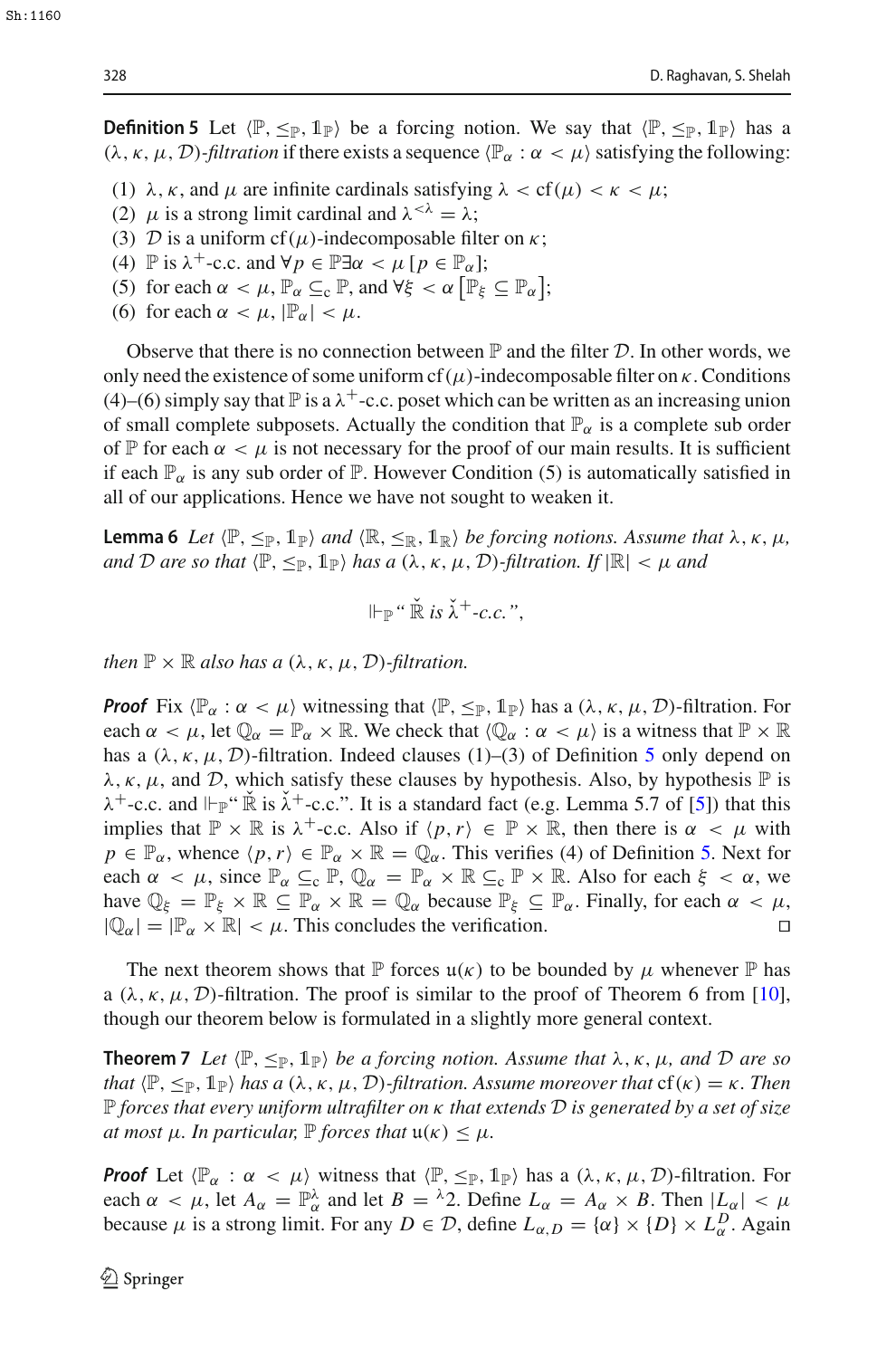$|L_{\alpha,D}| < \mu$ , and so if  $L = \bigcup \{L_{\alpha,D} : \langle \alpha, D \rangle \in \mu \times \mathcal{D} \}$ , then  $|L| \leq \mu$ . Fix a strictly increasing cofinal sequence  $\langle \alpha_i : i < \text{cf}(\mu) \rangle$  in  $\mu$ .

Suppose  $\AA$  is any  $\mathbb{P}$ -name such that  $\vdash_{\mathbb{P}} \AA \subseteq \kappa$ . We will associate a member of  $L$  to  $\AA$ as follows. Since  $\mathbb P$  is  $\lambda^+$ -c.c., we can find for each  $\delta < \kappa$ , sequences  $\left\langle p_{\hat A, \delta, \varepsilon} : \varepsilon < \lambda \right\rangle$ and  $\tau_{\hat{A} \hat{B}}$  such that:

(1) 
$$
\langle p_{\hat{A},\delta,\varepsilon} : \varepsilon < \lambda \rangle \in \mathbb{P}^{\lambda}
$$
 and  $\{p_{\hat{A},\delta,\varepsilon} : \varepsilon < \lambda \}$  is a predense set in  $\mathbb{P}$ ;  
\n(2)  $\tau_{\hat{A},\delta} \in {}^{\lambda}2$  and for each  $\varepsilon < \lambda$ ,  $(p_{\hat{A},\delta,\varepsilon} \Vdash \delta \in \hat{A}) \iff (\tau_{\hat{A},\delta}(\varepsilon) = 1)$  and  $(p_{\hat{A},\delta,\varepsilon} \Vdash \delta \notin \hat{A}) \iff (\tau_{\hat{A},\delta}(\varepsilon) = 0).$ 

For each  $\delta < \kappa$  and  $\varepsilon < \lambda$ , there is  $i(\mathring{A}, \delta, \varepsilon) < \text{cf}(\mu)$  with  $p_{\mathring{A}, \delta, \varepsilon} \in \mathbb{P}_{\alpha_{i(\mathring{A}, \delta, \varepsilon)}}$ . Since  $\lambda < \text{cf}(\mu)$ , for each  $\delta < \kappa$ , there exists  $i(\hat{A}, \delta) < \text{cf}(\mu)$  which satisfies  $\forall \varepsilon <$  $\lambda \left[ i(\AA, \delta, \varepsilon) < i(\AA, \delta) \right]$ . Now for each  $i < cf(\mu)$ , put  $Y_i = \{\delta < \kappa : i = i(\AA, \delta)\}.$ Then  $\langle Y_i : i < cf(\mu) \rangle$  is a partition of  $\kappa$ . Since  $\mathcal{D}$  is cf( $\mu$ )-indecomposable, there is a set  $T \subseteq \text{cf}(\mu)$  such that  $|T| < \text{cf}(\mu)$  and  $\bigcup_{i \in T} Y_i \in \mathcal{D}$ . Define  $D(\mathring{A}) = \bigcup_{i \in T} Y_i$ . cf( $\mu$ ) being a regular cardinal, there is  $i(\AA) < cf(\mu)$  with  $T \subseteq i(\AA)$ . Define  $\alpha(\AA) =$  $\alpha_{i(\hat{A})} \in \mu$ . Note that if  $\delta \in D(\hat{A})$ , then  $i(\hat{A}, \delta) < i(\hat{A})$ , and so for any  $\epsilon < \lambda$ ,  $i(\AA, \delta, \varepsilon) < i(\AA, \delta) < i(\AA)$ , whence  $p_{\AA, \delta, \varepsilon} \in \mathbb{P}_{\alpha_{i(\AA, \delta, \varepsilon)}} \subseteq \mathbb{P}_{\alpha_{i(\AA, \delta)}} \subseteq \mathbb{P}_{\alpha_{i(\AA)}} = \mathbb{P}_{\alpha(\AA)}$ . Thus we conclude that for each  $\delta \in D(\AA)$ ,  $\langle \langle p_{\AA,\delta,\varepsilon} : \varepsilon \langle \lambda \rangle, \tau_{\AA,\delta} \rangle \in \mathbb{P}^{\lambda}_{\alpha(\AA)} \times {\lambda}2 =$  $A_{\alpha(\AA)} \times B = L_{\alpha(\AA)}$ . Therefore  $l(\AA) \in \left\{ \alpha(\AA) \right\} \times \left\{ D(\AA) \right\} \times L_{\alpha(\AA)}^{D(\AA)} = L_{\alpha(\AA), D(\AA)} \subseteq L$ , where

$$
l(\mathring{A}) = \left\langle \alpha(\mathring{A}), D(\mathring{A}), \left\langle \left\langle \langle p_{\mathring{A}, \delta, \varepsilon} : \varepsilon < \lambda \rangle, \tau_{\mathring{A}, \delta} \right\rangle : \delta \in D(\mathring{A}) \right\rangle \right\rangle.
$$

<span id="page-4-0"></span>**Claim 8** *Suppose*  $\AA$  *and*  $\AA$  *B* are  $\mathbb{P}$ -names such that  $\Vdash_{\mathbb{P}} \AA \subseteq \kappa$  and  $\Vdash_{\mathbb{P}} \AA \subseteq \kappa$ . Suppose  $l = \langle \alpha, D, \langle \langle \langle p_{\delta, \varepsilon} : \varepsilon \langle \lambda \rangle, \tau_{\delta} \rangle : \delta \in D \rangle \rangle$  is a member of L such that  $l = l(\mathring{A}) = l(\mathring{B})$ . *Then*  $\Vdash_{\mathbb{P}} \mathring{A} \cap D = \mathring{B} \cap D$ *. Moreover* 

$$
\Vdash_{\mathbb{P}} \mathring{A} \cap D = \left\{ \delta \in D : \exists \varepsilon < \lambda \left[ p_{\delta, \varepsilon} \in \mathring{G}_{\mathbb{P}} \text{ and } \tau_{\delta}(\varepsilon) = 1 \right] \right\}^n.
$$

*Proof* Suppose not. Then, without loss of generality, there exists  $p \in \mathbb{P}$  and  $\delta \in D$ such that  $p \Vdash_{\mathbb{P}} \delta \in \mathring{A} \setminus \mathring{B}$ . Since  $\delta \in D = D(\mathring{A}) = D(\mathring{B})$ ,  $\tau_{\mathring{A}, \delta} = \tau_{\delta} = \tau_{\mathring{B}, \delta}$  and  $\langle p_{\mathring{A},\delta,\varepsilon} : \varepsilon < \lambda \rangle = \langle p_{\delta,\varepsilon} : \varepsilon < \lambda \rangle = \langle p_{\mathring{B},\delta,\varepsilon} : \varepsilon < \lambda \rangle$ . In particular,  $\{p_{\delta,\varepsilon} : \varepsilon < \lambda\}$  is a predense set. Choose  $\varepsilon < \lambda$  and  $q \in \mathbb{P}$  with  $q \leq_{\mathbb{P}} p$ ,  $p_{\delta,\varepsilon}$ . It follows from (2) that  $p_{\delta,\varepsilon} \Vdash_{\mathbb{P}} \delta \in \mathring{A}$ , and hence  $\tau_{\mathring{A},\delta}(\varepsilon) = 1$ . Similarly,  $p_{\delta,\varepsilon} \Vdash_{\mathbb{P}} \delta \notin \mathring{B}$ , and hence  $\tau_{\mathring{B},\delta}(\varepsilon) = 0$ . However this contradicts  $\tau_{\hat{A},\delta}^{\hat{\theta}}(\varepsilon) = \tau_{\delta}(\varepsilon) = \tau_{\hat{B},\delta}(\varepsilon)$ .

To see the second statement, fix any  $(V, \mathbb{P})$ -generic filter *G*. In  $V[G]$ , for any  $\delta \in D = D(\mathring{A}), \{\varepsilon < \lambda : p_{\delta,\varepsilon} \in G\}$  is non-empty because  $\{p_{\delta,\varepsilon} : \varepsilon < \lambda\}$  is a predense set. Consider an arbitrary  $\varepsilon < \lambda$  such that  $p_{\delta,\varepsilon} \in G$ . By (2),  $\delta \in \mathring{A}[G]$ if and only if  $\tau_{\delta}(\varepsilon) = 1$ . Therefore for any  $\delta \in D$ ,  $\delta \in \mathring{A}[G]$  if and only if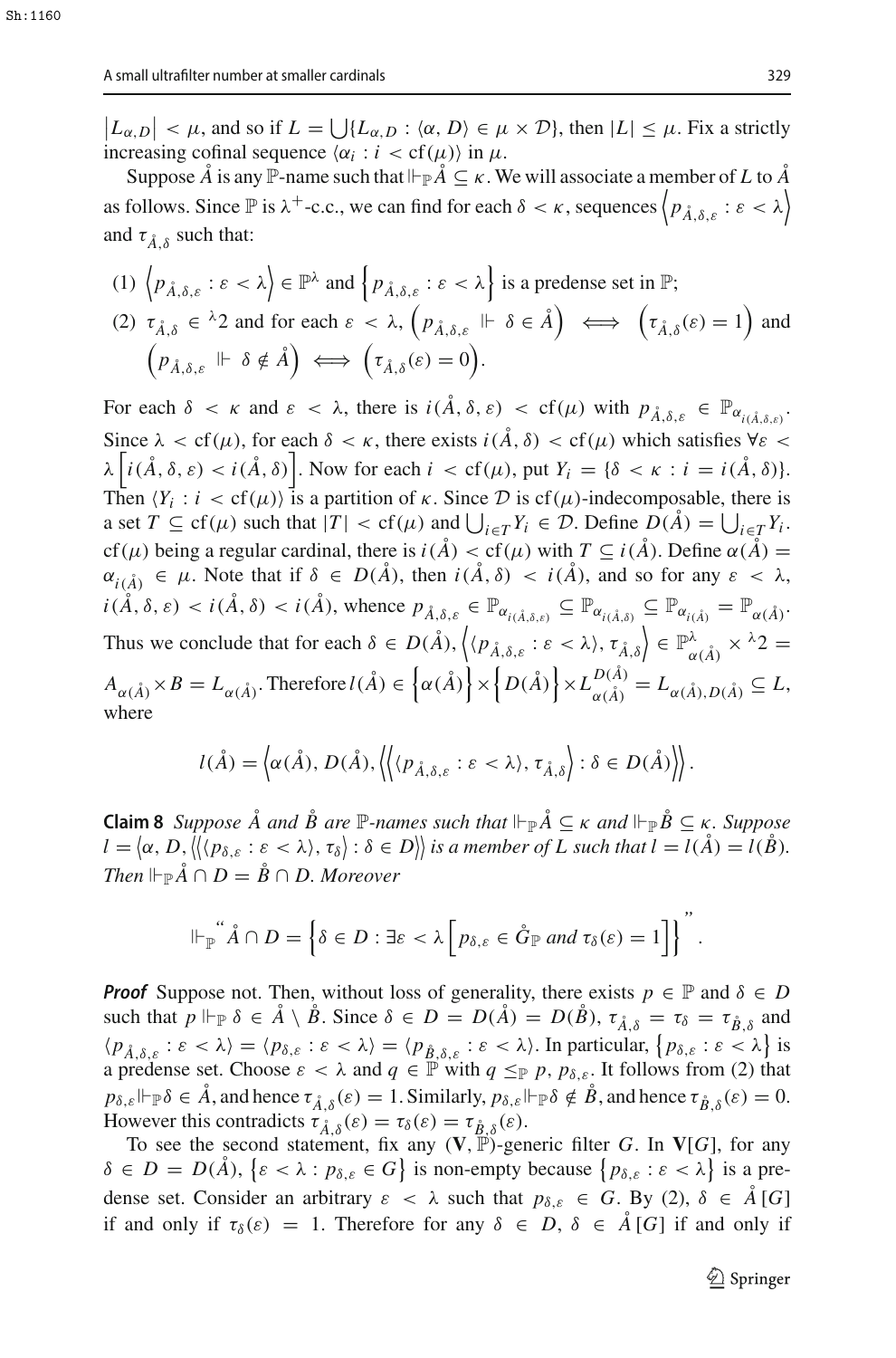$\forall \varepsilon < \lambda \left[ p_{\delta, \varepsilon} \in G \implies \tau_{\delta}(\varepsilon) = 1 \right]$  if and only if  $\exists \varepsilon < \lambda \left[ p_{\delta, \varepsilon} \in G \wedge \tau_{\delta}(\varepsilon) = 1 \right]$ . The second statement follows from this.

Suppose *G* is a (**V**, P)-generic filter. Since P is  $\lambda^+$ -c.c. and cf( $\kappa$ ) =  $\kappa \geq \lambda^+$ ,  $\kappa$ remains a regular cardinal in  $V[G]$ . Suppose  $U$  is any uniform ultrafilter on  $\kappa$  extending *D*. Define

$$
K = \left\{ l \in L : \exists \mathring{A} \in \mathbf{V}^{\mathbb{P}} \left[ \left( \|\vdash_{\mathbb{P}} \mathring{A} \subseteq \kappa \right)^{\mathbf{V}} \text{ and } l(\mathring{A}) = l \text{ and } \mathring{A} \left[ G \right] \in \mathcal{U} \right] \right\}.
$$

For each  $l \in K$  choose  $\AA_l \in \mathbf{V}^{\mathbb{P}}$  such that  $\left(\Vdash_{\mathbb{P}} \AA_l \subseteq \kappa\right)^{\mathbf{V}}, l(\AA_l) = l$ , and  $\AA_l$  [G]  $\in \mathcal{U}$ . Define  $\mathcal{X} = \left\{ D \cap \mathring{A}_l [G] : \langle D, l \rangle \in \mathcal{D} \times K \right\}$ . Note that if  $\langle D, l \rangle \in \mathcal{D} \times K$ , then *D* ∈ *U* because *U* extends *D*, and  $\AA$ <sup>*l*</sup> [*G*] ∈ *U* by choice of  $\AA$ <sup>*l*</sup>, whence  $D \cap \AA$ <sub>*l*</sub> [*G*] ∈ *U*. Thus  $\mathcal{X} \subseteq \mathcal{U}$ . Furthermore  $|\mathcal{X}| \leq \mu$  (note that  $\mu$  remains a cardinal in **V**[*G*]).

**Claim 9** *<sup>X</sup> generates <sup>U</sup>.*

*Proof* Since  $X \subseteq U$ ,  ${B \subseteq \kappa : \exists A \in \mathcal{X} [A \subseteq B]} \subseteq \mathcal{U}$ . Suppose that  $C \in \mathcal{U}$ . Find  $\mathring{C} \in \mathbf{V}^{\mathbb{P}}$  with  $C = \mathring{C}$  [*G*]. Also find  $p \in G$  so that  $(p \Vdash_{\mathbb{P}} \mathring{C} \subseteq \kappa)^{\mathbf{V}}$ . In **V**, applying the maximal principle, we can find a  $\mathbb{P}$ -name  $\mathring{B}$  so that  $\mathbb{P}_{\mathbb{P}} \mathring{B} \subseteq \kappa$  and  $p \mathbb{P}_{\mathbb{P}} \mathring{B} = \mathring{C}$ . Let  $l = l(\overset{\circ}{B}) \in L$ . In **V**[*G*],  $\overset{\circ}{B}$  [*G*] =  $\overset{\circ}{C}$  [*G*] =  $C \in \mathcal{U}$ , and  $\overset{\circ}{B}$  is a witness that  $l \in K$ . Hence  $A_l$  is defined and  $l(A_l) = l = l(\dot{B})$ . It follows from Claim [8](#page-4-0) that for some  $D \in \mathcal{D}, \hat{A}_l$  [*G*] ∩  $D = \hat{B}$  [*G*] ∩  $D = C \cap D$ . Since  $\langle D, l \rangle \in \mathcal{D} \times K$ ,  $D \cap \hat{A}_l$  [*G*] ∈  $\mathcal{X}$ . So *C* ∩ *D* ∈ *X*, and since *C* ∩ *D* ⊆ *C*, *C* ∈ {*B* ⊆  $\kappa$  : ∃*A* ∈  $\mathcal{X}[A \subseteq B]$ }. Thus  $\mathcal{U} = \{B \subseteq \kappa : \exists A \in \mathcal{X}[A \subseteq B]\}$ , as needed.  $U = {B \subseteq \kappa : \exists A \in \mathcal{X} [A \subseteq B]}$ , as needed.

This proves that *U* is generated by a set of size at most  $\mu$ . Since  $\mathcal D$  is a uniform filter on *κ*, there is at least one uniform ultrafilter on *κ* extending *D*. Therefore  $u(\kappa) \le \mu$  in **V**[*G*].  $\Box$  in  $V[G]$ .

The proof of Theorem [7](#page-3-0) shows that the results in Section 4 of  $[10]$  $[10]$  can also be obtained from the assumption that  $\mathbb P$  has a  $(\lambda, \kappa, \mu, \mathcal D)$ -filtration. Note also that the condition that  $\mathbb{P}_{\alpha} \subseteq_{c} \mathbb{P}$  for every  $\alpha < \mu$  is not used in the proof of Theorem [7.](#page-3-0) Hence this theorem can be proved under a weaker formulation of Definition [5.](#page-2-1) We leave it to the interested reader to formulate the optimal hypotheses under which the proof of Theorem [7](#page-3-0) can be carried out.

#### <span id="page-5-0"></span>**3 Small ultrafilter number at the continuum**

Several posets of the form  $Fn(I, J, \chi)$  as well as products of such posets have a  $(\lambda, \kappa, \mu, \mathcal{D})$ -filtration for suitable values of the cardinals  $\lambda, \kappa$ , and  $\mu$ , and any uniform cf( $\mu$ )-indecomposable filter  $\mathcal D$  on  $\kappa$ . Following Kunen's notation in [\[5\]](#page-9-0), we define the partial orders below.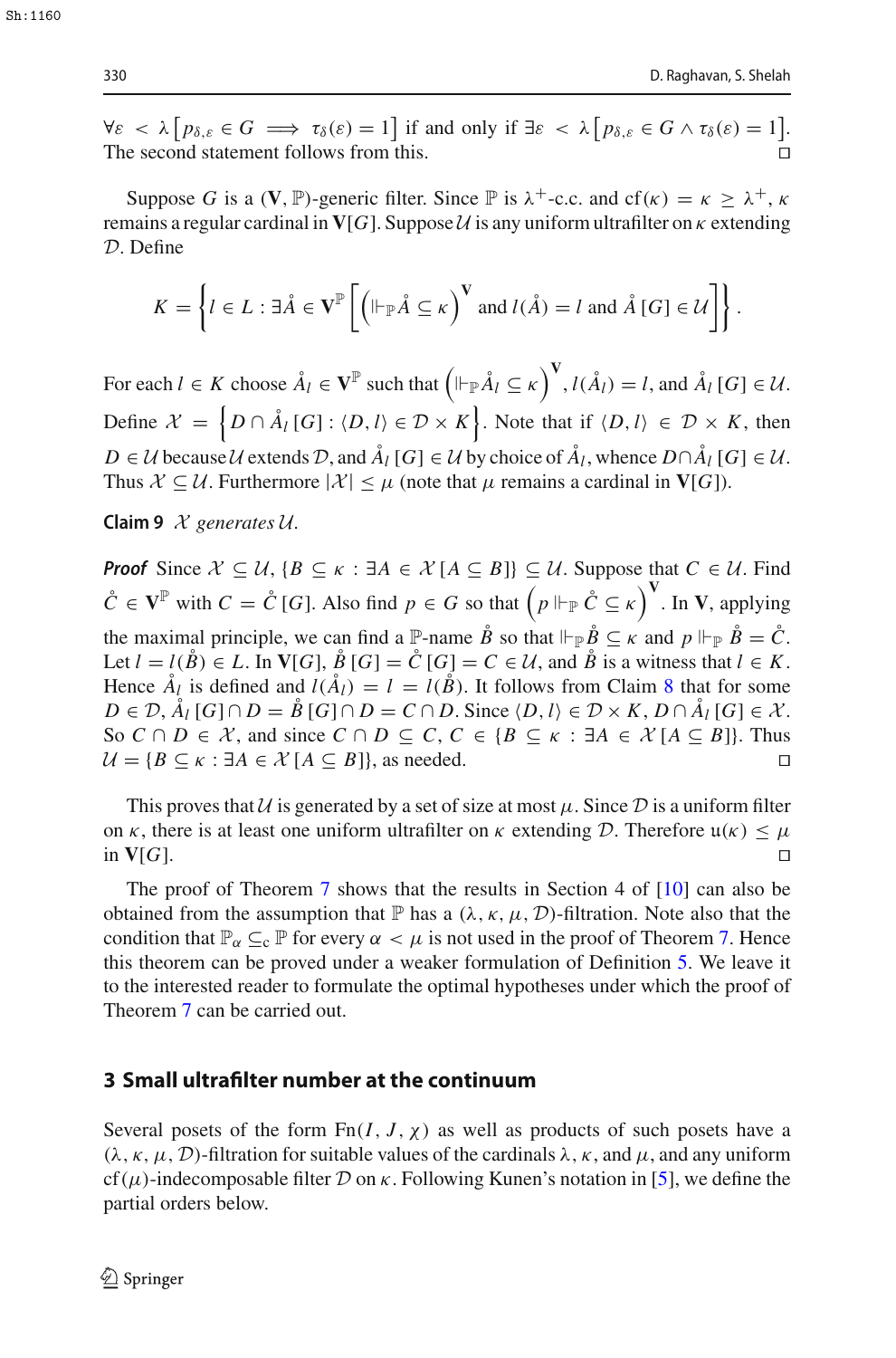**Definition 10** For any infinite cardinal λ, define

 $\text{Fn}(I, J, \lambda) = \{p : |p| < \lambda \text{ and } p \text{ is a function and } \text{dom}(p) \subseteq I \text{ and } \text{ran}(p) \subseteq J\}.$ 

<span id="page-6-0"></span>Order Fn(*I*, *J*,  $\lambda$ ) by stipulating that  $q \leq p$  if and only if  $p \subset q$ .

**Lemma 11** *Suppose that*  $\lambda$ ,  $\kappa$ ,  $\mu$ , and  $\mathcal{D}$  *satisfy* (1)–(3) of Definition [5](#page-2-1). Then  $\text{Fn}(\mu \times \mu)$ λ, 2, λ) *has a* (λ, κ, μ, *D*)*-filtration.*

*Proof* For each  $\alpha < \mu$ , define  $\mathbb{P}_{\alpha}$  to be  $Fn(\alpha \times \lambda, 2, \lambda)$ . We will check that the sequence  $\langle \mathbb{P}_{\alpha} : \alpha < \mu \rangle$  witnesses that there is a  $(\lambda, \kappa, \mu, \mathcal{D})$ -filtration. Clauses (1)– (3) of Definition [5](#page-2-1) are already satisfied by hypothesis. It is well-known (see Lemma 6.10 of [\[5](#page-9-0)]) that  $Fn(\mu \times \lambda, 2, \lambda)$  is  $(2^{-\lambda})^+$ -c.c. This means that  $Fn(\mu \times \lambda, 2, \lambda)$  is (λ)<sup>+</sup>-c.c. because  $λ<sup>{<</sup>λ} = λ$ . Also for each  $p ∈ \text{Fn}(μ × λ, 2, λ)$ , there exists  $α < μ$ with  $p \in \text{Fn}(\alpha \times \lambda, 2, \lambda) = \mathbb{P}_{\alpha}$  because  $\lambda < \text{cf}(\mu)$ . Next for any  $\alpha < \mu, \alpha \times \lambda \subseteq$  $\mu \times \lambda$ , and so  $\mathbb{P}_{\alpha} = \text{Fn}(\alpha \times \lambda, 2, \lambda) \subseteq_{\alpha} \text{Fn}(\mu \times \lambda, 2, \lambda)$ . Similarly if  $\xi < \alpha$ , then  $\mathbb{P}_{\xi} = \text{Fn}(\xi \times \lambda, 2, \lambda) \subseteq_c \text{Fn}(\alpha \times \lambda, 2, \lambda) = \mathbb{P}_{\alpha}$ . Finally for each  $\alpha < \mu$ ,  $|\mathbb{P}_{\alpha}| < \mu$ because  $\mu$  is a strong limit cardinal. Therefore (1)–(6) of Definition [5](#page-2-1) are satisfied.  $\Box$ 

<span id="page-6-1"></span>**Lemma 12** *Suppose that* λ, κ, μ*, and <sup>D</sup> satisfy (1)–(3) of Definition* [5](#page-2-1)*. Suppose moreover that*  $\theta$  *is an infinite cardinal such that*  $\theta < \lambda$ ,  $\theta$  *is regular,*  $2^{<\theta} = \theta$ ,  $\kappa^{\theta} = \kappa$ , *and*  $cf(\kappa) = \kappa$ *. Let*  $\mathbb{P} = \text{Fn}(\mu \times \lambda, 2, \lambda)$  *and*  $\mathbb{R} = \text{Fn}(\kappa \times \theta, 2, \theta)$ *. Then*  $\mathbb{P} \times \mathbb{R}$  *has a*  $(\lambda, \kappa, \mu, \mathcal{D})$ -filtration.

**Proof** We will check the hypotheses of Lemma [6.](#page-3-1) Firstly, by Lemma [11](#page-6-0)  $\mathbb{P}$  has a  $(\lambda, \kappa, \mu, \mathcal{D})$ -filtration. Using the fact that  $\mu$  is a strong limit cardinal, it is easy to verify that  $|\mathbb{R}| < \mu$ . Finally suppose that *G* is (V, P)-generic. Since P is  $\lambda$ -closed in **V**, it follows that  $\mathbb{R}$  is still  $\text{Fn}(\kappa \times \theta, 2, \theta)$  as calculated in **V**[*G*]. Similarly in **V**[*G*],  $2<sup>{-0}</sup> = \theta$  holds, and so  $\mathbb R$  is  $\theta^+$ -c.c. in **V**[*G*]. Therefore in **V**,  $\Vdash_{\mathbb P}$ "  $\mathbb R$  is  $\check{\lambda}^+$ -c.c.". Hence  $\mathbb{P} \times \mathbb{R}$  also has a  $(\lambda, \kappa, \mu, \mathcal{D})$ -filtration by Lemma [6.](#page-3-1)

<span id="page-6-2"></span>We are now able to show that if there is a measurable cardinal  $\kappa$ , then for any regular cardinal  $\theta < \kappa$  satisfying  $2^{<\theta} = \theta$ , it is possible to force  $\mathfrak{u}(2^{\theta}) < 2^{2^{\theta}}$ .

**Theorem 13** *Suppose that*  $\theta$ ,  $\lambda$ ,  $\kappa$ , and  $\mu$  are infinite cardinals satisfying  $\theta < \lambda <$ cf( $\mu$ )  $\lt$   $\kappa$   $\lt$   $\mu$ , that  $\theta$  is regular, and that  $2^{<\theta} = \theta$ . Assume also that  $\mu$  is a strong *limit cardinal and that*  $\lambda^{<\lambda} = \lambda$ . Suppose moreover that  $\kappa$  *is measurable and that*  $D$ *is a normal measure on* κ*. Then there is a cofinality preserving extension in which*  $2^{\theta} = \kappa$ ,  $\mu(\kappa) < \mu$ , and  $2^{\kappa} = \mu^{\kappa} > \mu$ .

<span id="page-6-3"></span>*Proof* Note that since  $\kappa$  is measurable and D is a normal measure on  $\kappa$ , cf( $\kappa$ ) =  $\kappa$ ,  $\kappa^{\theta}$  = κ, and D is a uniform cf( $\mu$ )-indecomposable ultrafilter on κ. Let  $\mathbb{P} = \text{Fn}(\mu \times \lambda, 2, \lambda)$ and  $\mathbb{R} = \text{Fn}(\kappa \times \theta, 2, \theta)$ . It is well-known that  $\mathbb{P} \times \mathbb{R}$  is cofinality preserving. By Lemma [12,](#page-6-1)  $\mathbb{P} \times \mathbb{R}$  has a  $(\lambda, \kappa, \mu, \mathcal{D})$ -filtration. Suppose *H* is a  $(\mathbf{V}, \mathbb{P} \times \mathbb{R})$ -generic filter. By Theorem [7,](#page-3-0)  $u(\kappa) \leq \mu$  holds in  $V[H]$ . By standard arguments (see proof of Theorem 6.18 in [\[5](#page-9-0)]),  $V[H]$  satisfies  $2^{\theta} = \kappa$  and  $2^{\lambda} = \mu$ . Since cofinalities and cardinals are preserved, we have  $2^k = (2^{\lambda})^k = \mu^k \ge \mu^{cf(\mu)} > \mu$ .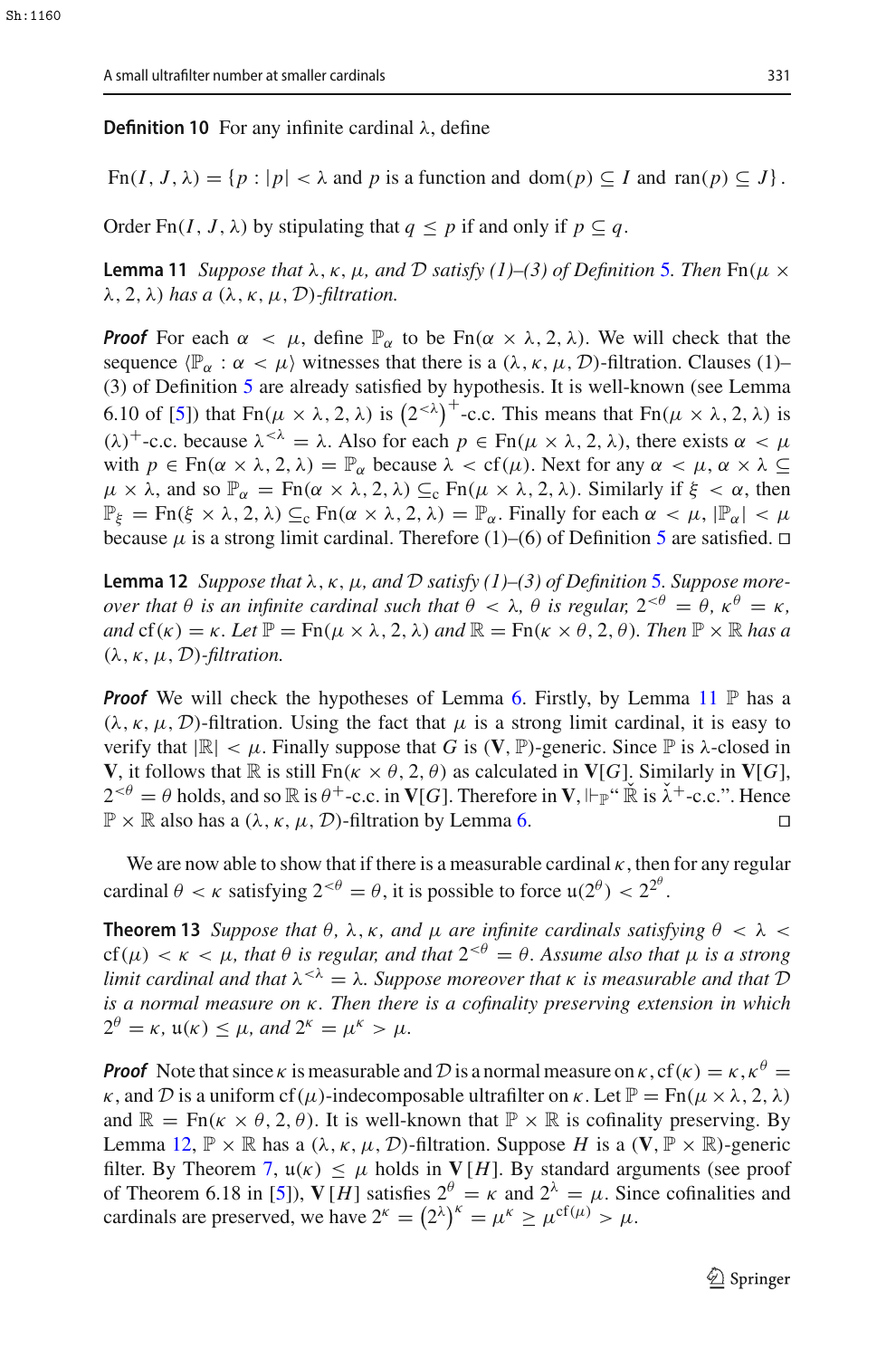**Corollary 14** *It is consistent relative to a measurable cardinal that there is a uniform ultrafilter on the reals which is generated by fewer than*  $2^{2^{\aleph_0}}$  *many sets.* 

*Proof* Apply Theorem [13](#page-6-2) with  $\theta = \omega$ .

Note that the fact that  $\mu$  is a singular cardinal with cofinality less than  $\kappa$  plays a crucial role in these proofs. In Corollary [14,](#page-6-3) if we assume that GCH holds in the ground model and pick the minimal values of  $\lambda$  and  $\mu$  required to run the proof, then in the resulting model,  $2^{\aleph_0} = \kappa$  and  $2^{2^{\aleph_0}} > \kappa^{+\aleph_2}$ .

## <span id="page-7-0"></span>**4 Small ultrafilter number at**  $\aleph_{\omega+1}$

The continuum is a weakly inaccessible cardinal in the model constructed in the previous section. In this section we will get a model where  $\mu(\kappa) < 2^{\kappa}$  for a  $\kappa$  which is well below the first weakly inaccessible cardinal, namely  $\aleph_{\omega+1}$ . However we must start with a supercompact cardinal.

Thomas and Shelah [\[10](#page-9-5)] considered the following statement for regular cardinals κ:

If *G* is any subgroup of  $Sym(\kappa)$  with  $[Sym(\kappa) : G] < 2^k$ , then there exists  $(*_{\kappa})$  $\Delta \subseteq \kappa$  such that  $|\Delta| < \kappa$  and  $S_{(\Delta)}$  is a subgroup of *G*.

Here  $Sym(\kappa)$  is the symmetric group on  $\kappa$  and  $S_{(\Lambda)}$  denotes the pointwise stabilizer of the set  $\Delta \subseteq \kappa$ . It turns out that  $(*\kappa_0)$  is a theorem of ZFC. In [\[10](#page-9-5)], Shelah and Thomas used a supercompact cardinal to produce a model where  $(*_{\aleph_{\omega+1}})$  fails. We show below that  $\mu(\aleph_{\omega+1}) < 2^{\aleph_{\omega+1}}$  in this model constructed by Shelah and Thomas, and moreover our proof is quite similar to their argument that  $(*\aleph_{\omega+1})$  fails. However we are not aware of any direct connection between  $(*_{\aleph_{\omega+1}})$  and  $\mathfrak{u}(\aleph_{\omega+1})$ . It would be especially interesting if the failure of  $(*_k)$  implied  $u(k) < 2^k$  for some uncountable regular  $\kappa$ .

In order to apply Theorem [7](#page-3-0) with  $\kappa = \aleph_{\omega+1}$ , it must be possible to find uniform filters on  $\aleph_{\omega+1}$  that are  $\aleph_n$ -indecomposable for some  $n < \omega$ . A by now classical theorem of Ben-David and Magidor [\[3](#page-9-6)] says that it is consistent relative to a supercompact cardinal to have a uniform ultrafilter on  $\aleph_{\omega+1}$  which is  $\aleph_n$ -indecomposable for all  $0 < n < \omega$ . Ben-David and Magidor point out in [\[3\]](#page-9-6) that the existence of such an indecomposable ultrafilter on  $\aleph_{\omega+1}$  implies  $\neg \Box_{\aleph_{\omega}}$ . The precise strength of  $\neg \Box_{\aleph_{\omega}}$  is presently unknown. A lower bound for  $\neg\Box_{\aleph_{\omega}}$  is in the region of a proper class of Woodin and strong cardinals, while the best known upper bound is in the region of a subcompact cardinal. We refer the reader to Zeman's paper [\[11\]](#page-9-9) for more details. However the best known upper bound for the existence of indecomposable ultrafilters on  $\aleph_{\omega+1}$  is still at the level of  $\kappa^+$ -supercompactness as established by Ben-David and Magidor in [\[3](#page-9-6)].

<span id="page-7-1"></span>**Theorem 15** (Ben-David and Magidor [\[3](#page-9-6)]) *Assume that there is a supercompact cardinal. There is a forcing extension in which* GCH *holds and there is a uniform ultrafilter on*  $\aleph_{\omega+1}$  *which is*  $\aleph_n$ *-indecomposable for all*  $0 < n < \omega$ *.*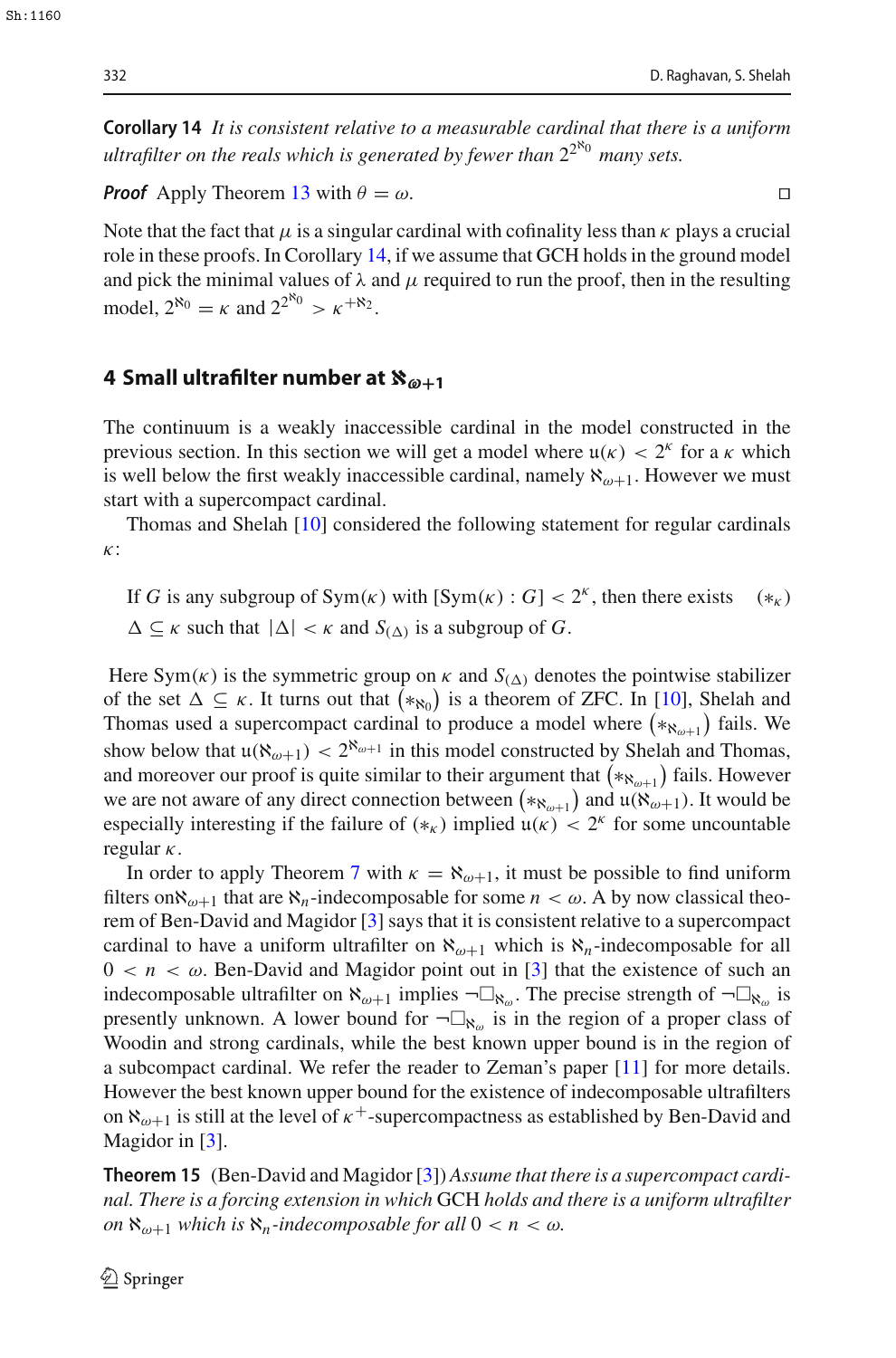<span id="page-8-2"></span>The proof of the next theorem is now just a matter of combining Theorem [15](#page-7-1) with Theorem [7](#page-3-0) and Lemma [11.](#page-6-0)

**Theorem 16** *Assume that there is a supercompact cardinal. Then there is a forcing extension in which*  $\mathfrak{u}(\aleph_{\omega+1}) < 2^{\aleph_{\omega+1}}$ *.* 

*Proof* By Theorem 4, we can pass to a forcing extension  $V'$  in which GCH holds and there exists a uniform ultrafilter  $D$  on  $\aleph_{\omega+1}$  which is  $\aleph_n$ -indecomposable for all  $0 < n < \omega$ . Working in **V**', put  $\kappa = \aleph_{\omega+1}$  and choose λ and  $\mu$  so that (1)–(3) of Definition [5](#page-2-1) are satisfied. In fact, since GCH holds in  $V'$ , we can simply choose  $\lambda = \aleph_0$ and  $\mu = \aleph_{\omega_1}$ . By Lemma [11,](#page-6-0)  $\mathbb{P} = \text{Fn}(\mu \times \lambda, 2, \lambda)$  has a  $(\lambda, \kappa, \mu, \mathcal{D})$ -filtration. Let *G* be  $(\mathbf{V}', \mathbb{P})$ -generic. By standard arguments,  $2^{\lambda} = \mu$  in  $\mathbf{V}'$  [*G*]. By Theorem [7](#page-3-0) and by the fact the all cofinalities and cardinals are preserved between  $V'$  and  $V'$  [*G*],  $\aleph_{\omega+1} = \kappa$ ,  $\mu(\kappa) \le \mu$ , and  $2^{\kappa} = (2^{\lambda})^{\kappa} = \mu^{\kappa} \ge \mu^{\hat{\text{cf}}(\mu)} > \mu$  in  $\mathbf{V}'[G]$ .

The reader will again notice the crucial role played by the fact that  $\mu$  is a singular cardinal whose cofinality is smaller than  $\kappa$ . Choosing the minimal values for  $\lambda$  and  $\mu$ that are allowed by the proof, as we have done above, still results in a model where  $2^{\aleph_{\omega+1}} > \aleph_{\omega_1}$ . This is very unlikely to be sharp. It ought to be possible to produce models where  $u(\aleph_{\omega+1}) = \aleph_{\omega+2} < \aleph_{\omega+3} = 2^{\aleph_{\omega+1}}$ .

It is not difficult to combine the proof of Theorem [16](#page-8-2) with the proof of Theorem [13](#page-6-2) to produce a model where  $2^{\aleph_0} = \aleph_{\omega+1}$  and  $\mu(\aleph_{\omega+1}) < 2^{\aleph_{\omega+1}}$ . One would then need to choose  $\mu$  to be  $\aleph_{\omega_2}$  (or bigger). Details are left to the reader.

#### <span id="page-8-1"></span>**5 Remarks and questions**

As mentioned in Sect. [1,](#page-0-0) the models constructed in this paper have several features that are likely to be accidental rather than essential. The first such feature is the use of large cardinals.

**Question 17** *What is the consistency strength of the inequality*  $u(2^{\aleph_0}) < 2^{2^{\aleph_0}}$  *or of*  $u(\aleph_{\omega+1}) < 2^{\aleph_{\omega+1}}$ ?

We are not aware that these statements have any large cardinal strength. The next question is about how large  $2^k$  needs to be for  $\mu(\kappa) < 2^k$  to be consistent. We pose this question in a very weak form below.

**Question 18** *Is the following statement consistent relative to large cardinals: There exists an uncountable regular cardinal* κ *such that* κ *is smaller than the first weakly inaccessible cardinal and*  $u(\kappa) = \kappa^+ < \kappa^{++} = 2^{\kappa}$ ?

Finally of course the method in this paper is not applicable to any of the  $\aleph_n$ .

**Question 19** *Is it consistent to have*  $u(\aleph_n) < 2^{\aleph_n}$ , for some  $0 < n < \omega$ ?

#### **References**

<span id="page-8-0"></span>1. Bartoszyński, T., Judah, H.: Set theory: on the structure of the real line. A K Peters Ltd., Wellesley (1995)